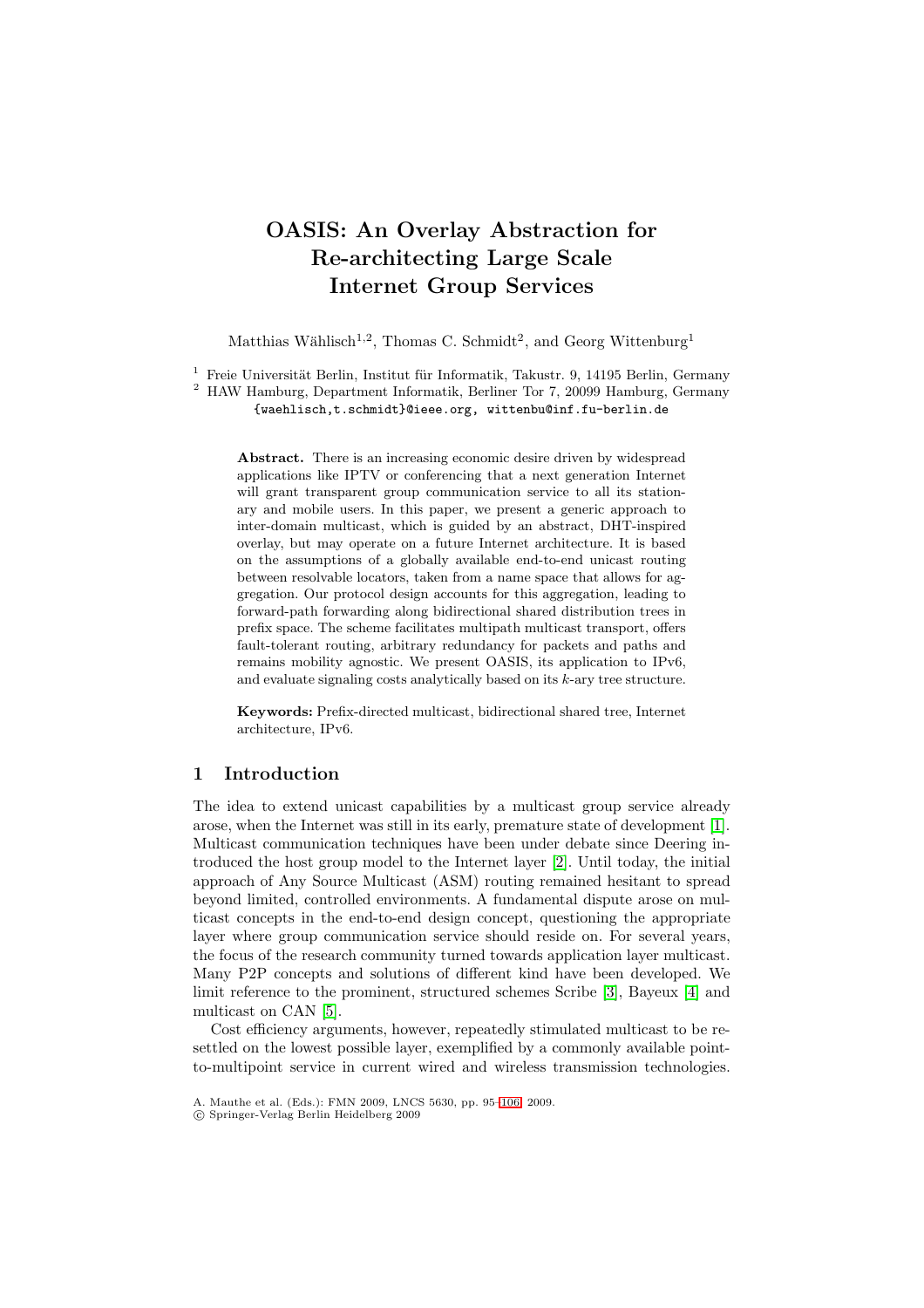#### 96 M. Wählisch, T.C. Schmidt, and G. Wittenburg

Meanwhile, new demands for group communication are arriving with increasing intensity, e.g., multimedia streaming (IPTV), large-scale gaming (MMORPGs) and conferencing in mobile environments, or service discovery and configuration in service-oriented architectures. But a fundamental assumption common to multicast routing, the symmetry of connectivity and routing, has changed [6]. In many cases, current multicast trees derived from reverse-path forwarding (RPF) do not lead to efficient or policy-compliant paths.

The Internet has been designed as an overlay abstraction to interconnect networks and enable communication between heterogeneous devices. Guided by an [en](#page-10-4)d-to-end design principle [7], transport intelligence is located at edges, while IP provides a common utility of uniform addressing and global unicast routing [8,9].

Limitations in scalability and flexibility, mainly due to shortfalls in addressing, naming and binding [10], but also a current state of deployment that largely deviates from the original IP [mo](#page-10-5)del [6], led to an ongoing debate on re-architecting the Internet and gave rise to several proposals of network decomposition. [E](#page-10-6)[x](#page-10-7)amples include the meta-principle [11], network pluralism in Plutarch [12], and autonomous domain[s in](#page-10-8) TurfNet [13]. At the same time, new structures of addressing and routing arose on the [ap](#page-10-4)plication layer [14], resulting in Distributed Hash Tables (DHTs) like Chord [15], Pastry [16] and CAN [17]. Even though paradigmatically unrelated, these t[wo](#page-10-9) classes of distributed overlay arch[itec](#page-10-10)tures maintain *globally resolvable identi[fiers](#page-11-0)* in combination with a *binding to an endto-end routing*. More importantly, all designs – ex[plici](#page-11-1)tely or implicitely – rely on *aggregation mechanisms for lo[cato](#page-11-2)rs* to ob[tain](#page-11-3) scalable r[outi](#page-11-4)ng information bases, thereby addressing a central long-term concern of the IETF. In this work, we start from those three assumptions and construct a group communication mechanism that is based on the aggregation principle.

This paper presents a generic multicast forward-path forwarding approach, which is guided by an abstract, DHT-inspired overlay, but may operate on a future Internet architecture. Such routing may reside on the network or application layer, and may be transparently mapped into a hybrid architecture that procures for prefix continuation. Without loss of generality, we denote locators as part of a prefix space. Within this summable prefix space, the group overlay is defined according to prefix branch points, which will correspond to the topological network structure, provided proximity-aware numbering or routing is in use.

This prefix-directed multicast gives rise to source-specific bidirectional shared distribution trees, which lead to forward-directed packet distribution along shortest paths for any source. Receiver subscriptions, though, follow the general ASM model. On the price of an enhanced signaling load for small groups, this scheme offers fault-tolerant routing, arbitrary redundancy for packets and paths and remains mobility agnostic. Furthermore, it facilitates dynamic multipath transport without additional effort and may give rise to end-to-end resource pooling in multicast, thereby filling the gap left in the recently published research agenda [18].

The remainder of this paper is structured as follows: We introduce prefix directed multicast in section 2. The core protocol can be adapted to the Internet layer. This is shown exemplarily for IPv6 in section 3. Based on its structural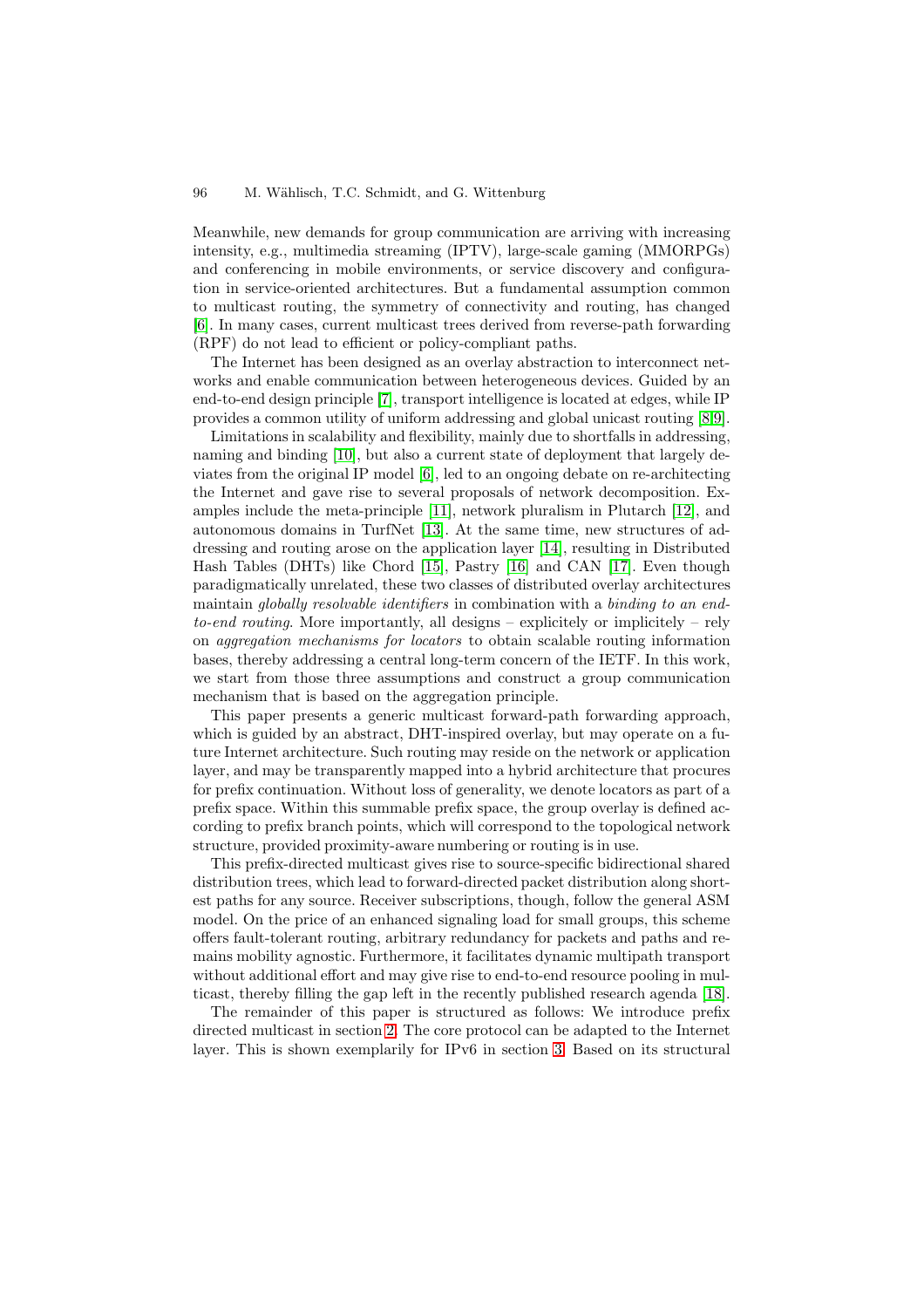design, all major performance properties can be evaluated analytically, which allows to pre-calculate network costs. Results are presented in parts in section 4, followed by conclusions and an outlook in section 5.

# **2 Prefix-Directed Multicast**

<span id="page-2-0"></span>In this section, we present the prefix-directed abstr[ac](#page-9-0)tion for multicast, which enables an arbitrary node to distribute data along forward-oriented source-specific paths. Multicast branch establishment is triggered by ASM receiver joins. Using an algorithm inspired by structured overlays, multicast participants jointly construct a bidirectional shared tree in prefix space. Disregarding specific topology concepts, we explain the basic protocol from the perspective of equal 'peers', which in turn may take the role of designated routers or hybrid gateways in a deployment case as described in section 3. The scheme does not rely on any kind of rendezvous point or bootstrapping and operates directly on top of a unicast routing scheme for locators that allow for aggregating prefixes. It exhibits strictly predictable costs, which scale logarithmically with the number of receivers.

## **2.1 The Protocol**

The key operation of the multicast protocol is to construct a prefix-based distribution tree, in which a leaf is labelled with the locator ID of a multicast listener. Multicast branching is performed at inner vertices, labelled with the longest common prefix of its children. Each inner vertex can be mapped to any peer, whose ID shares the prefix label. The binding of a peer to a prefix will be done according to the local unicast routing information base. Mapping to an efficient topological delivery is thus derived from the deployed routing.

The prefix structure is assumed to reflect the aggregation principle and immediately gives rise to a structured broadcast (see [19]). A broadcast prefix tree can be instantaneously constructed by identifying all peer IDs as leaves. For sending a packet from the root to the leaves of the broadcast prefix tree, each peer needs to decide on packet replication according to its current branching position on the tree. This context awareness can be gained fro[m a](#page-11-5)dding a *destination prefix* C to the packets, which will be hop-wise updated with growing length. Forwarding is then simply achieved by routing to all neighboring prefixes that share  $\mathcal{C}$ . This PREFIX FLOODING can be applied at any level of the tree structure (cf. figure 1).

In contrast to broadcast, multicast implements a selective distribution strategy, in which final receivers represent a subset of peers. Any sender, which itself forms a leaf in the prefix tree, will 'shift' the packet up to the (virtual) root of the tree and initiate a forwarding according to prefixes populated by receiv[ers](#page-3-0). In this way, the prefix tree is bidirectionally traversed.

All prefix-directed multicast peers will derive semantically identical trees, but will hold only a selected, location-dependent knowledge thereof. Routing correspondences are to be extracted from unicast routing tables and thereby differ from node to node. Multicast forwarders need not memorize the entire group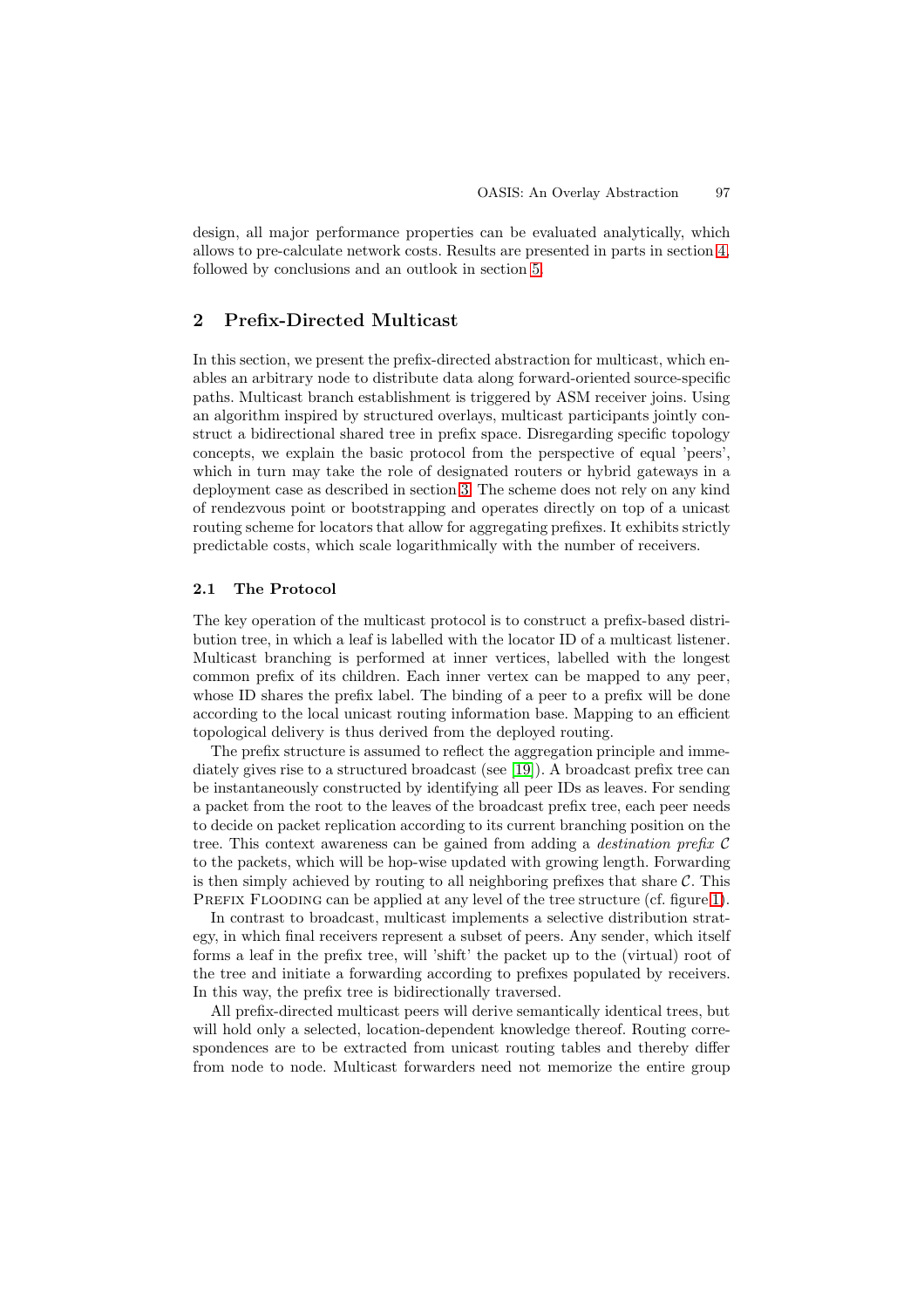

<span id="page-3-0"></span>**Fig. 1.** Multicast forwarding from source 00011 to prefix neighbors (straight arrows) in a binary prefix tree. Dashed arrows indicate actually selected peers.

specific multicast tree, but will only be required to persist the prefix neighbors of all associated vertices. We call a vertex label to be *associated with* the node if the label represents a prefix of the peer locator ID.

**Group Membership Management.** Each peer is a potential multicast forwarder, serving as an intermediate destination for a prefix it shares. Consequently, a new multicast receiver has to be announced so that all forwarding nodes can store the corresponding neighboring prefix. This prefix neighbor represents the root of a subtree, which subsumes multiple multicast listeners. Thus, only the first join and last leave needs to be propagated outside this subtree.

To distribute data along a multicast distribution tree, a multicast peer *K* with locator ID  $K$  maintains an (interface-independent) multicast forwarding table for each multicast group. This list contains all prefixes, which serve as destinations adjacent to *K*. For a group *G*, we denote the multicast forwarding table by  $MFT_G$ . For prefixes  $\mathcal L$  and  $\mathcal L'$ , we denote the longest common prefix by  $LCP(C, C')$  and its length by  $|C|$  $LCP(\mathcal{L}, \mathcal{L}')$  and its length by  $|\mathcal{L}|$ .<br>To join or leave a multicast guide

To join or leave a multicast group, a multicast peer injects a state update into the unicast prefix tree. The first and last receiver of the group flood their join and leave message in the complete (unicast) network. For all further group members, the state update is propagated within the smallest subtree including some receiver and covering the new multicast listener. The algorithm works as follows:

Join/Leave Injection

 $\triangleright$  Invoked at peer K for group G

- 1 **if**  $MFT_G = \emptyset$ <br>2 **then** PREF
- then PREFIX FLOODING Join/LeaveMessage To \*
- 3 **else** Select  $\mathcal{L} \in MFT_G : |\mathcal{L}| \geq |\mathcal{L}'|, \forall \mathcal{L}' \in MFT_G$ <br>  $\supset \text{Createst root of subtree to flood}$

 $\vartriangleright$  Creates root of subtree to flood

- 4  $C \leftarrow LCP(\mathcal{L}, \mathcal{K})$ <br>5 PREFIX FLOODI
- PREFIX FLOODING Join/LeaveMessage To  $C$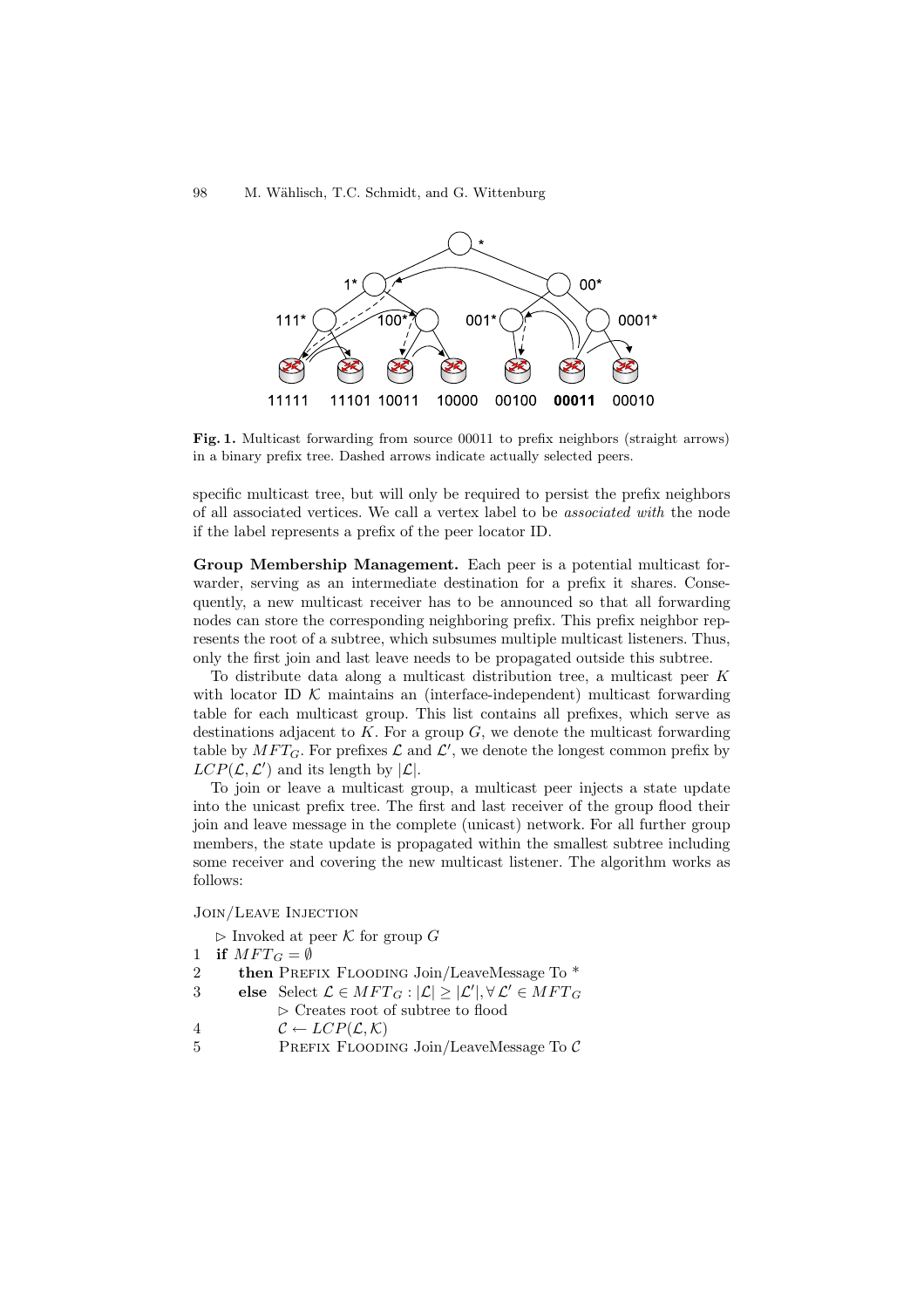On the reception of a multicast state update, a peer determines its longest common prefix  $\mathcal L$  with the originator  $\mathcal P$ , extracts the prefix of  $\mathcal P$  with length  $|\mathcal L|+1$ , and adds (or removes) it to its multicast forwarding table. Thereafter the message is transmitted to the downtree neighbors in prefix space.

As prefix lengths are extended in each forwarding step, this algorithm obviously terminates. Furthermore, from an induction on the number of group members follows that the multicast join algorithm constructs a spanning tree at each peer covering all receivers, provided the unicast prefix routing table is complete at all nodes.

**Data Dissemination.** Based on its group membership functions, prefix-directed multicast constructs a bidirectional shared tree covering all overlay multicast listeners. The prefix neighbors that represent receivers are stored in a decentralized multicast forwarding table  $MFT_G$ , which is controlled individually by each forwarding node. Any arbitrary peer can act as multicast source by sending data to all entries in its  $MFT_G$ . The packets will then be forwarded to the leaves of the multicast tree. Conceptually this corresponds to the PREFIX FLOODING approach, whereas branching is guided by the multicast forwarding table:

PREFIX MCAST FORWARDING

 $\triangleright$  On arrival of packet with destination prefix C  $\triangleright$  for group *G* at locator ID  $\mathcal K$ 1 **for** all  $\mathcal{N}_i$  IDs in  $MFT_G$ <br>2 **do if**  $LCP(C, \mathcal{N}_i)$ do if  $LCP(C, \mathcal{N}_i) = C$  $\triangleright \mathcal{N}_i$  is downtree neighbor 3 **then**  $C_{new} \leftarrow \mathcal{N}_i$ <br>4 **FORWARD** FORWARD PACKET TO  $\mathcal{C}_{new}$ 

As the forwarding algorithm directly corresponds to a data dissemination along the multicast prefix tree, multicast coverage follows from the previous arguments. Furthermore, it is easy to show that all multicast listeners receive the data exactly once and the algorithm terminates.

## **2.2 Protocol Properties**

The core protocol creates and manages a generic shared family of source trees in prefix space, which allow for unique multicast data transmission from any node in a prefix-optimized fashion. Assuming prefix aggregation to account for network topologies, replication will naturally follow locality and strictly retain provider bounds. This basic scheme is open to a variety of features as desired by the application or network scenario. In the following, we sketch such options, which come into operation without increasing the signaling load or management overhead.

**Multipath Transport.** All peers in a network that operates prefix-directed multicast are equally suited to serve as content distributors for a given group.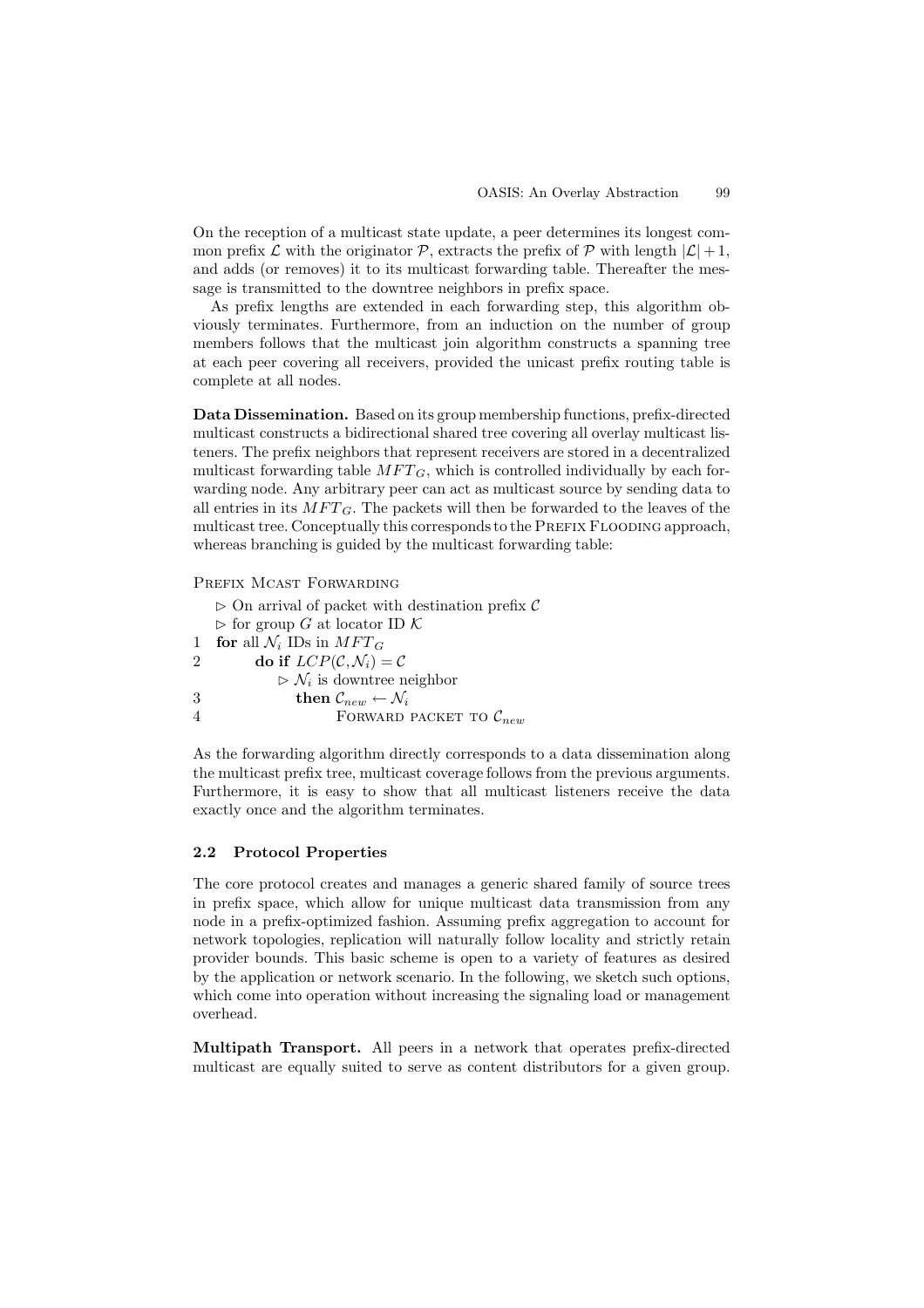### 100 M. Wählisch, T.C. Schmidt, and G. Wittenburg

This capability may be exploited for resource pooling purposes [18] in the following way: Any *multi-homed* source of data streams may choose to distribute packets arbitrarily among its interfaces. Obtaining feedback from application level multicast transport (e.g., RTCP) will allow the sender to balance and loadshift traffic in response to current network conditions. Like in unic[ast](#page-11-6), multipath selection will solely rely on end system behavior, while the multicast network offers a transparent, ubiquitous distribution layer.

Conversely, any *single-homed* source may utilize other peers for relaying, as any multicast forwarder may attain the role of a network relay. A multicast peer receiving a packet will continue distribution according to its destination prefix, which is equivalent of being the root of the multicast distribution sub-tree. Hence, a source can activate relays by simply sending packets with empty destination prefix. Multipath transport for single-homed peers is thus facilitated by chosing a first-hop relay. Furthermore, any intermediate peer can react on link failures by passing a packet with unaltered destination prefix to a life neighbor. The latter option on seamless routing resilience happens in contrast to BGP failure convergence times of 2 to 15 minutes [20].

*r***-Redundancy for Data and Paths.** In the presence of network unreliability, it is desirable to add a certain degree of data redundancy to the distribution system. More precisely, an *r*-redundancy tolerating the loss of one packet out of each sequence of *r* may be sufficie[nt](#page-11-7) to sustain information integrity at an appropriate degree of confidence. An efficient method to procure redundancy at the packet level has been recently introduced by network coding [21]. A straight application of this scheme to  $r + 1$  subsequent packets leads to an  $r$ -redundancy for data.

Many disruptive scenarios like link and node failures are likely to cause damage at more than one occasional packet. Redundant paths are require[d to](#page-11-8) circumvent these defects. Relaying provides a natural option for path redundancy. A source willing to distribute data at an *r*-redundant level will perform network coding for *r*-sequences of its packet stream. It will further select *r* relays, preferably of differing prefix initials, as discussed in the previous section on multipath transport. Each sequence of *r* packets as well as the coded datagram are then distributed among the  $r + 1$  senders. Choosing senders of different prefix initials will minimize a coincidence of the  $r + 1$  prefix trees and will thus lead to the highest likelihood of completely disjoined paths. Any node/link failure occurring on a single distribution tree will then cause loss of one packet per *r*-sequence and can be fully compensated by the remaining *r* data units. Thus prefix-directed multicast can provide a full *r*-redundancy in data and paths without modification or additional signaling.

**Mobility Support.** A strong tendency can be observed to run infotainment group applications on mobile devices. The need consequently arises for a multicast mobility management, which in general turned out to be a complex problem [22]. The prefix-directed multicast leads to a mobility-agnostic routing environment in the sense that senders can seamlessly transmit multicast data from any location, while listeners may need to activate prefix branches for distribution,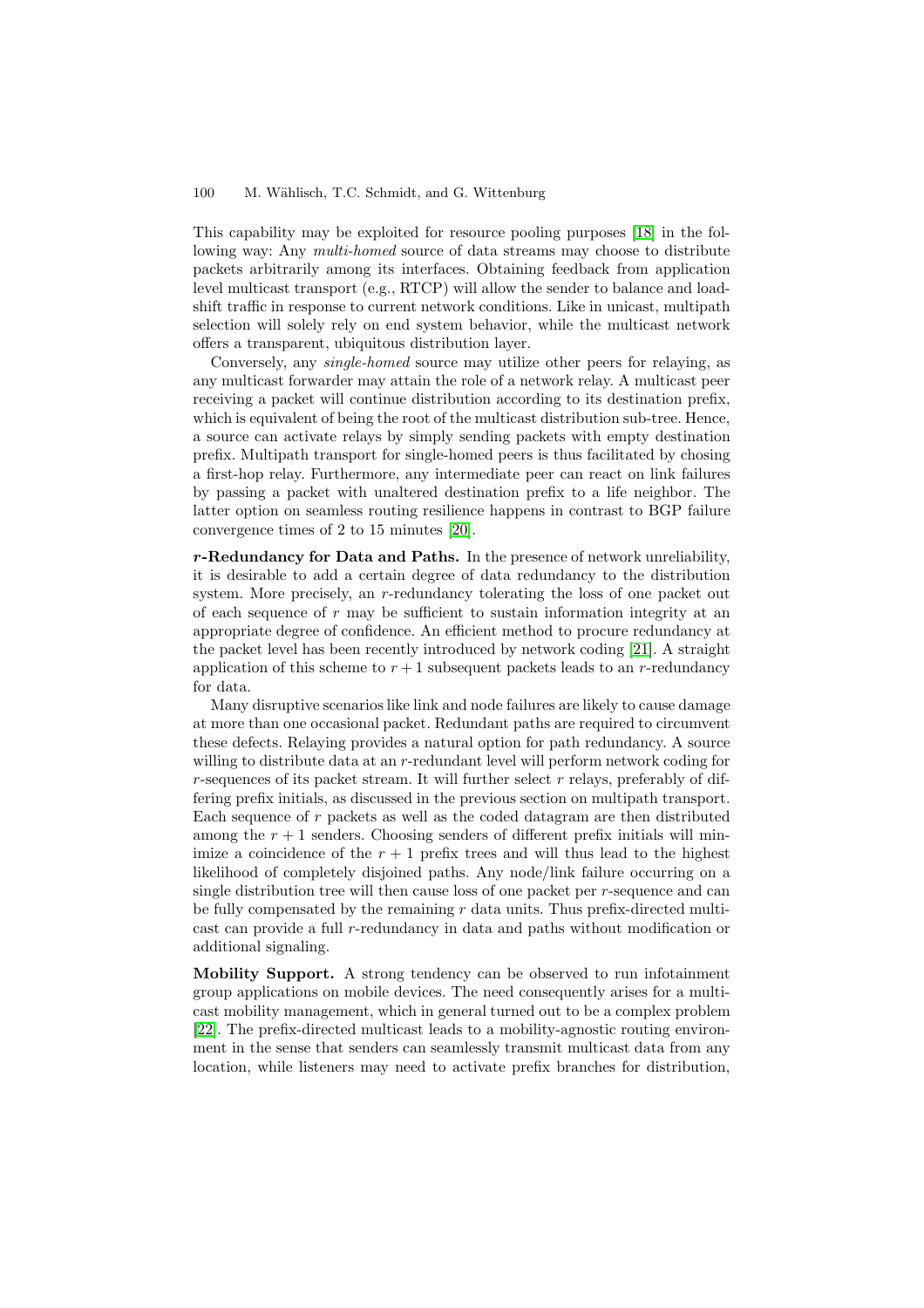which are in network proximity for regional moves. In this sense, our scheme represents a shared routing availability on inter-domain scale, similar as foreseen by BIDIR-PIM [23] for interior domains.

# **3 OASIS: Prefix-Directed Multicast on the IP(v6) Layer**

In this section, we want to address a direct applicability of our solution to the Internet routing layer. It springs to mind that the current Classless Inter-domain Routing is based on prefix routing and aggregation. However, three major differences between the assumption of section 2.1 and the current Internet routing remain evident:

- 1. While BGP ensures complete visibility of prefixes, interior protocols provide knowledge only on a small subset.
- 2. A node may be responsible for multiple, non-adjacent prefixes.
- 3. The IPv4 address space is mainly unstructured, whereas attempts are taken to sustain a structure of prefix aggregation in IPv6.

Thus, an immediate, unaltered transfer of our prefix-directed multicast distribution is not applicable, but strong correspondences in particular hold for IPv6.

Internet routers perform a prefix aggregation inherently, i.e., an upstream router can always keep track of the aggregation level it serves towards its downstream peers. Accordingly, a multicast join (or leave) received from a downstream interface can be agglomerated with parallel joins to be tied to the prefix level in operation. Consequently, any router in the Internet will be able to identify its own prefix aggregation level as well as paths to its prefix neighbors.

Assuming a clear, hierarchical address structure as proposed in RFC 2374 [24], group management on the BGP level could proceed as in our proposed scheme and direct message forwarding only downward. Instead of a single destination prefix, packets will carry multiple, non-adjacent prefixes as announced by the next hop peer in a dedicated extension header. Serving all prefixes of neighbo[ring](#page-11-9) nodes simultaneously will avoid duplicate packet transmission.

Unfortunately, RFC 2374 has been obsoleted due to the persistent customer demand for provider independent addresses. To cope with unstructured address organization, a router receiving a join message for a specific multicast group needs to flood the join message under partial prefix aggregation to its remaining downstream *and* upstream interfaces, if the corresponding prefix has not been signaled before. Subsequent joins only need to forward up to a level of aggregation, where they are uncovered by previously joining group members. In this way, a shared prefix tree will be erected throughout the Internet, as visualized in figure 2.

The destination for a prefix will be selected with respect to the underlying unicast routing, which is optimal from the provider perspective. In the case of multi-homed sites, i.e., for a prefix assignment to several peers, one topological correct p[at](#page-7-0)h will be chosen as in BGP.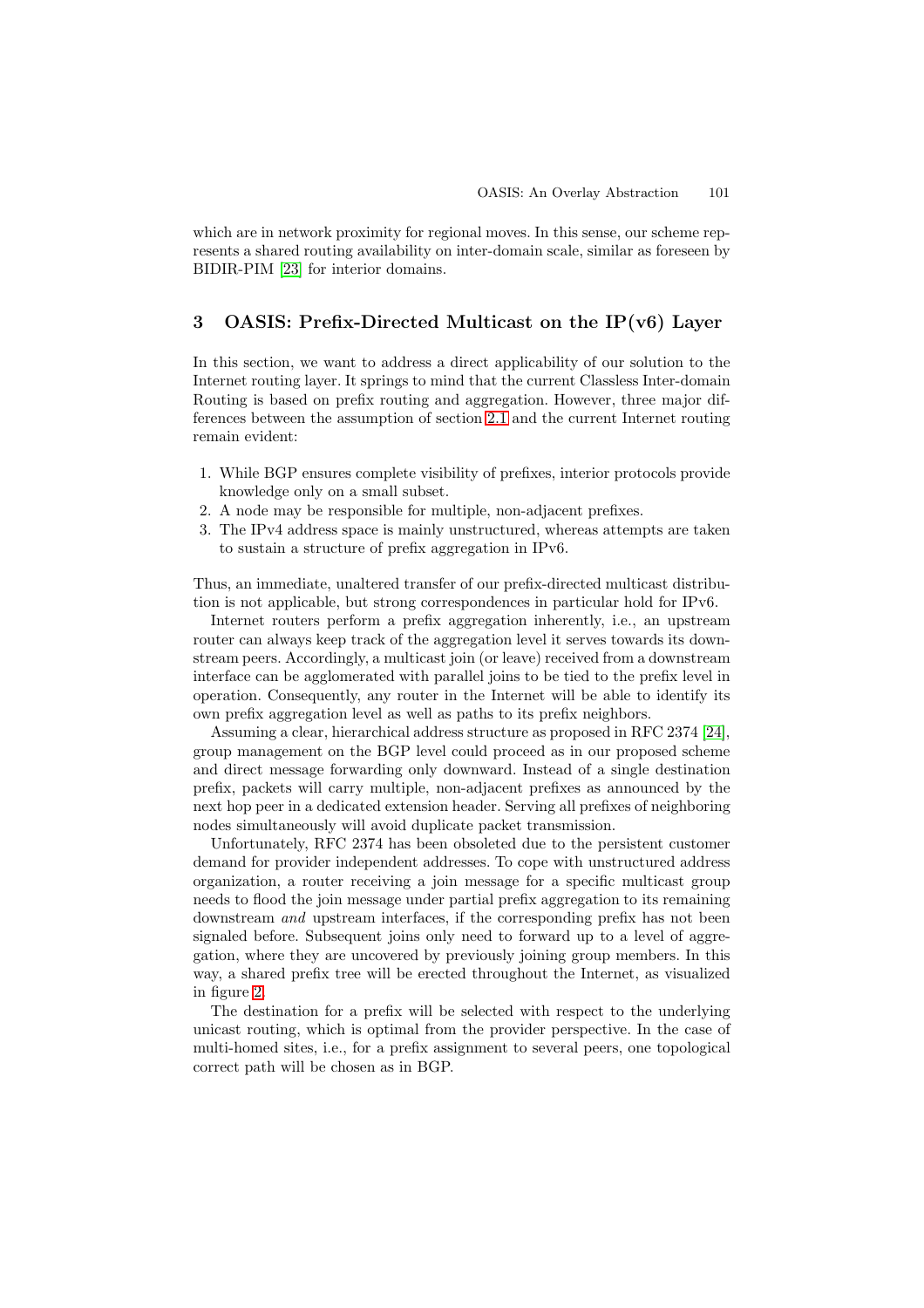

**Fig. 2.** Multicast prefix tree spanning IPv6 members on inter-domain scale

After the tree construction, multicast routing can proceed on a bidirectional shared tree as described in section 2. Routers will be equipped with a shared virtual multicast forwarding table in prefix space, which gives rise to a forward route selection.

<span id="page-7-0"></span>PREFIX MCAST FORWARDING ON [IP](#page-2-0)V6

 $\triangleright$  On arrival of packet with destination  $\triangleright$  prefix list  $\{\mathcal{C}\}\$ for group *G* 

1 **for** all  $\{\mathcal{N}_i\}_R$  IDs in  $MFT_G$  grouped by next hop *R*<br>2 **do for** all  $\mathcal{N}' \in \{\mathcal{N}_i\}_R$  with  $LCP(\mathcal{N}', \mathcal{C}) = \mathcal{C}$ .

- 2 **do for** all  $\mathcal{N}'_i \in \{\mathcal{N}_i\}_R$  with  $LCP(\mathcal{N}'_i, \mathcal{C}) = \mathcal{C}, \ \mathcal{C} \in \{\mathcal{C}\}$ <br>3 **do**  $\mathcal{C} \subset \mathcal{N}_i \cup \mathcal{N}'$
- 3 **do**  $\{C_{new}\}\cup\{N'_{i}\}$

```
4 FORWARD PACKET TO \{\mathcal{C}_{new}\}
```
Prefix-directed multicast distribution transparently covers inter- and intra-domain routing. No supplementary mechanisms to implement inter-domain group transition such as MSDP are needed.

It may be undesirable to initiate an Internet-wide distribution tree for all multicast addresses. To enable scoping of restricted prefix ranges in multicast dissemination, one could proceed as follows: On creation of the group, a uniformly covering  $\text{prefix}^1$  can be assigned and embedded into the multicast group address in analogy to a rendezvous point (RP) address [25]. This prefix would then be interpreted as the root of the prefix tree, preventing state distribution beyond the region of interest for the group in common. It is worth noting, that the root is virtual an[d](#page-7-1) the embedded prefix does not predefine a corresponding forwarder in contrast to the embedded RP address. The [effi](#page-11-10)ciency of multicast forwarding is not affected.

<span id="page-7-1"></span><sup>&</sup>lt;sup>1</sup> The prefix  $2001:0638::/32$  could for example be chosen to restrict a group to the German NREN community.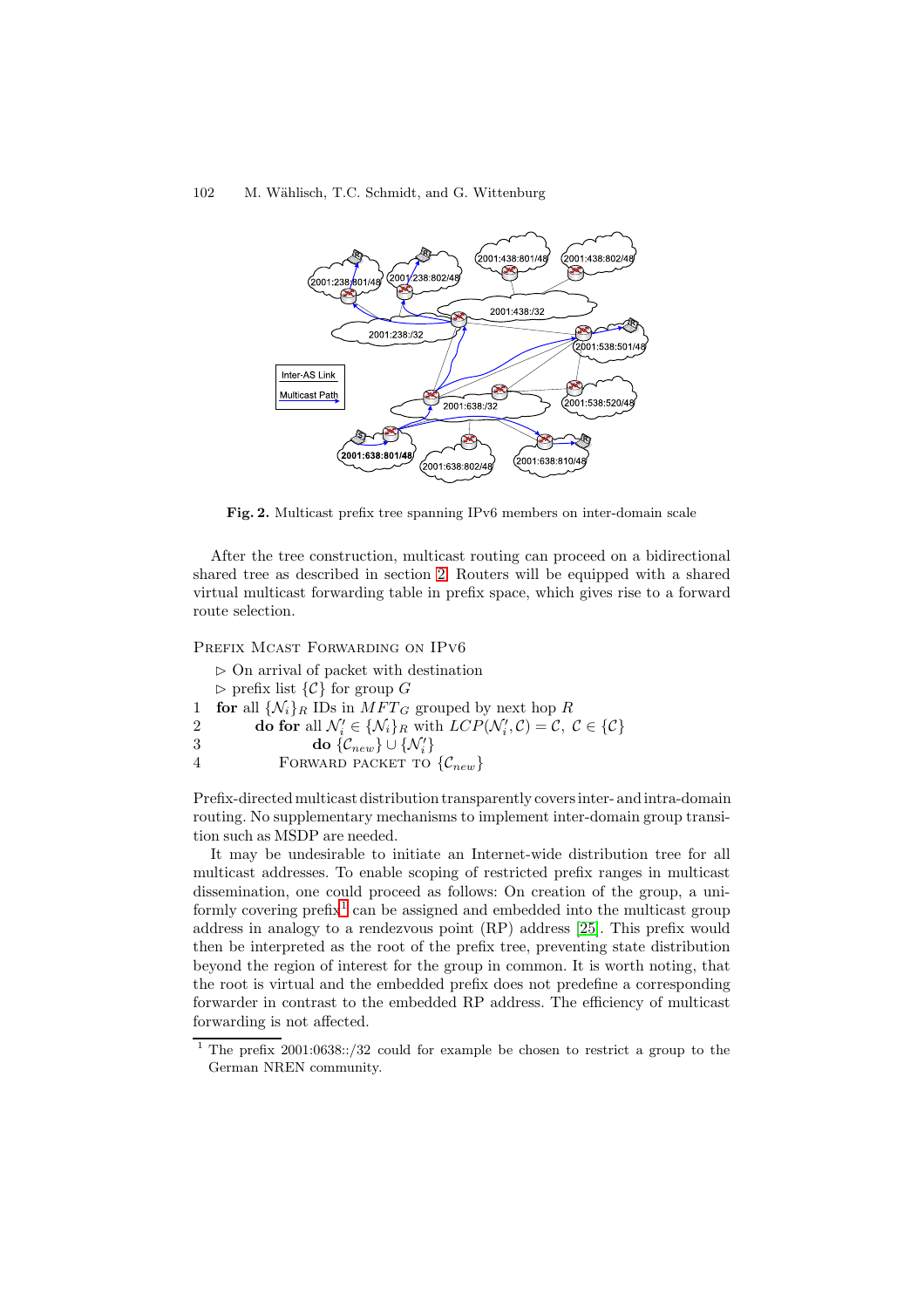Within a cleanly aggregated address space, the prefix routing described above will be strictly bound to provider borders and  $-$  if required  $-$  will cross peering links exactly once. All fundamental properties, especially redundancy and mobility options, are inherited from prefix-based multicast as explained in section 2.

The IPv6 address allocation and assignment policy of APNIC, ARIN and RIPE NCC [26] mostly comply with the IAB/IESG recommendations on IPv6 address allocations to sites [27]. Normally, prefixes of length 32 will be assigned to providers and prefixes of length 48 to end sites. A current BGP table sn[ap](#page-2-0)shot of the RouteView project reflects this scheme: Approximately 65% of the announced [prefi](#page-11-11)xes exhibit a length of 32 bits and 20% 48 bits. Provider independent (PI) addresses are [und](#page-11-12)er discussion [28] or already been scheduled [29] by the RIRs. The RIPE policy proposal suggests PI assignments allocated from a dedicated address block, which allows to identify and subsume PI addresses. Furthermore, address indirection approaches like LISP [30], or Six/One [31] try to regain provider-bound address hierarchies [by s](#page-11-13)plitting locators and identifi[ers.](#page-11-14)

## **4 Analytical Evaluation**

The well defined prefix structure of the multicast scheme allows for a detailed theoretical analysis, yielding strong analytical results for all major properties. For the sake of brevity, we will enumerate only the cost aspects of group management, cf. [19] for proofs and further results.

For a given key space of alphabet size *k*, we consider the corresponding *k*ary prefix tree as basic structure. Therein *N* overlay nodes  $\{N\}$  are uniformly placed at leaf nodes of the prefix tree. The prefix-directed algorithm aggregates mu[ltica](#page-11-5)st receivers. For a given prefix  $C$  of length  $j$ , the probability that a receiver shares  $\mathcal C$  is therefore of general relevance.

**Theorem 1.** *For a multicast group G, a k-ary alphabet and N nodes, the probability that a prefix* <sup>C</sup> *of length j is attained by at least one of g receivers reads*

<span id="page-8-0"></span>
$$
P\left(\left|\left\{\mathcal{G} \in G\right| LCP(\mathcal{C}, \mathcal{G}) = \mathcal{C}\right\}\right| \ge 1\right)
$$
  
= 1 - \left(1 - \frac{g}{k^j N}\right)^N = 1 - e^{-\frac{g}{k^j}} + \mathcal{O}\left(\frac{1}{N}\right). (1)

It is worth noting that in large networks the prefix distribution of multicast receivers is effectively independent of the network size.

From theorem 1 we can calculate the *size of multicast forwarding tables:*

**Theorem 2.** *For any peer in a k-ary prefix tree with g leaf nodes (receivers), the number of adjacent vertices is limited by*  $log_2(g)(k-1)$ *. This bound equally limits the number of m[ul](#page-8-0)ticast forwarding table entries. Furthermore, the probability distribution P*(*j, l*) *that a given overlay node holds l multicast forwarding entries at prefix level j reads*

$$
P(j,l) = {k-1 \choose l} \left(1 - e^{-\frac{g}{k^{j+1}}}\right)^l \left(e^{-\frac{g}{k^{j+1}}}\right)^{k-1-l} + \mathcal{O}\left(\frac{1}{N}\right).
$$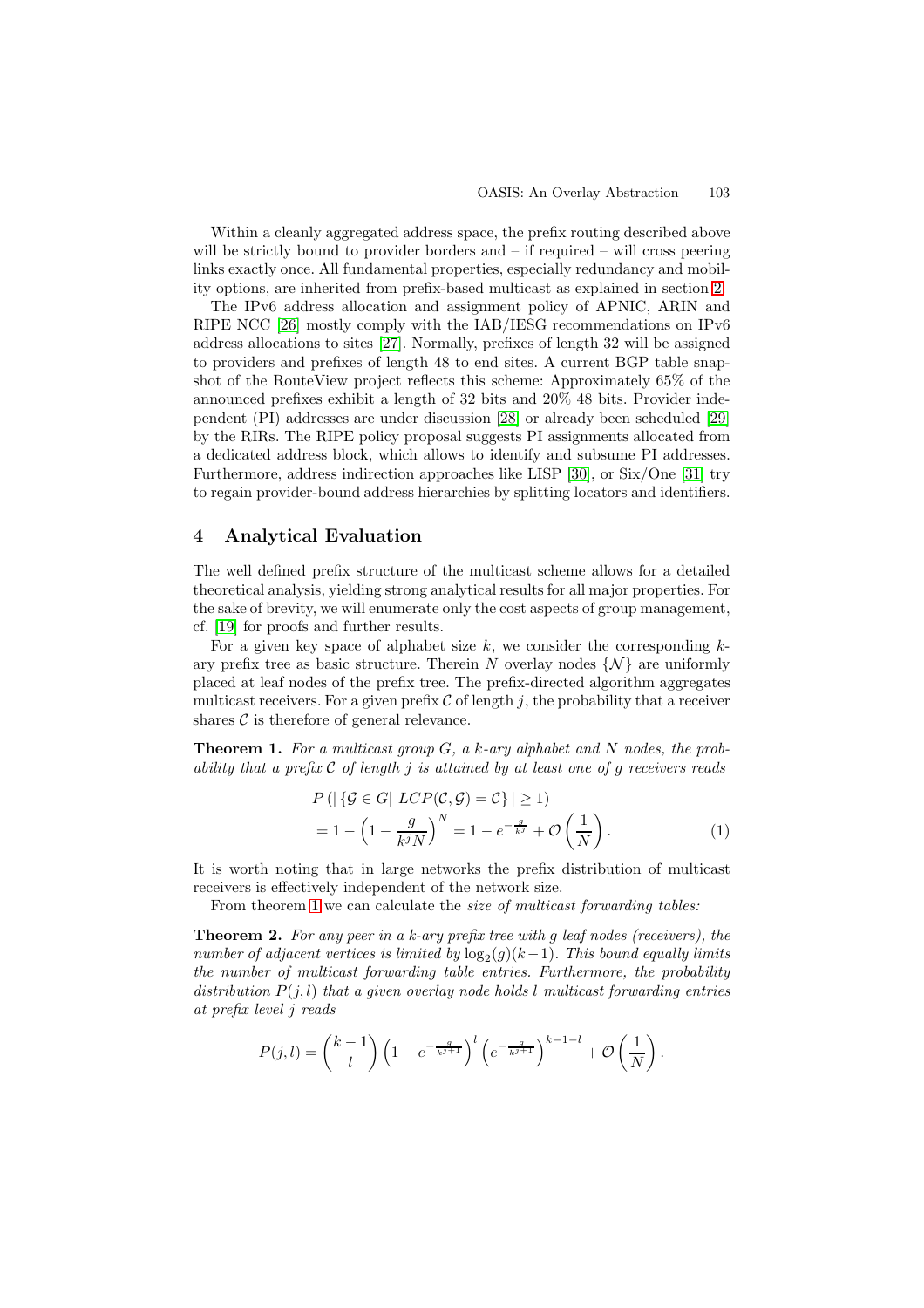<span id="page-9-1"></span>

<span id="page-9-2"></span>**Fig. 3.** Analytical results for group management costs

Mean values and upper bounds are plotted in figure  $3(a)$ . Table entries remain significantly below its upper bound, reproducing nicely the logarithmic dependency on *g*. In the remaining we quantify the *signaling load*. Due to the symmetry of operations, the following analysis is restricted to the join procedure.

**Theorem 3.** *The probability*  $P(j, g)$  *for distributing a* JOIN *or* LEAVE *message within a prefix tree at injection level j reads*

$$
P(j,g) = \left(1 - e^{-\frac{g}{k^j}}\right)e^{-\frac{g}{k^{j+1}}} + \mathcal{O}\left(\frac{1}{N}\right),\tag{2}
$$

*where g is the number of group members prior to signaling. Moreover, the expected ratio of flooded nodes is well approximated by*

$$
(1 - e^{-g})e^{-\frac{g}{k}} + \frac{k}{g(k+1)\ln k} \left( \left( e^{-\frac{g}{k^{h+1}} - e^{-\frac{g}{k}}} \right) (k+1) + e^{-\frac{g(k+1)}{k} - e^{-\frac{g}{k^{h+1}}(k+1)}} \right).
$$

The results are displayed in figure 3(b) as functions of the joining receiver rank, where the insert provides a detail zoom. Signaling expenses admit a strong exponential decay in the expected number of flooded nodes. The mean number of messages issued for Join/Leave reduces to below 1 % for group sizes above 500, keeping group management costs [margi](#page-9-2)nal in larger distribution settings.

## **5 Conclusions and Outlook**

<span id="page-9-0"></span>Starting from the generic principles of naming, unicast routing and locator aggregation, we proposed and analyzed a forward-path multicast forwarding mechanism directed by an overlay abstraction in aggregation space. Combining structured overlay algorithms with Internet routing, data is guided along logarithmically scalable source specific shortest path trees, even though the scheme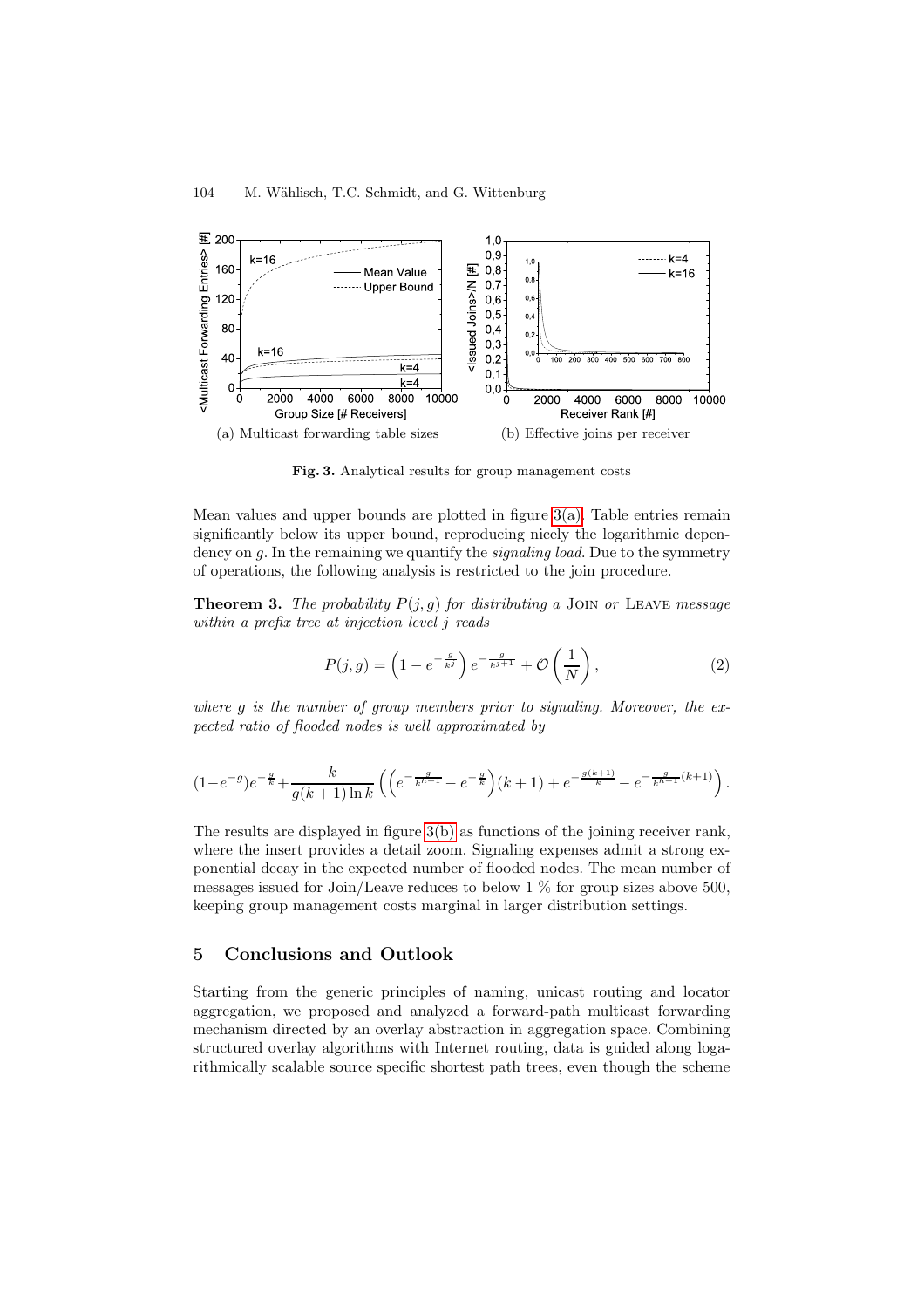complies with the general Any Source Multicast semantic. Without further signaling, the protocol facilitates multipath transport for load sharing and redundancy, seamless mobility support, as well as an inherently transparent transition between the underlay and a corresponding overlay. The latter aspect is of particular interest for an incremental deployment, as it allows for an easy integration of the multicast routing in hybrid architectures, which may span agnostic regions by overlay transits.

In future work, we will elaborate on further performance evaluations and deployment concepts, targeting on different mappings of the prefix space to underlay, overlay and hybrid network scenarios.

# **Acknowledgements**

We wish to thank Rajeev Koodli for a stimulating discussion on the subject and for several helpful hints. This work is supported by the German Bundesministerium für Bildung und Forschung within the project *Moviecast* (http:// moviecast.realmv6.org).

# **References**

- [1.](http://moviecast.realmv6.org) [Aguilar,](http://moviecast.realmv6.org) [L.:](http://moviecast.realmv6.org) [Datagram](http://moviecast.realmv6.org) [R](http://moviecast.realmv6.org)outing for Internet Multicasting. In: Proceedings of SIG-COMM 1984, pp. 58–63. ACM Press, New York (1984)
- 2. Deering, S.E.: Host Extensions for IP Multicasting. RFC 1112, IETF (1989)
- <span id="page-10-0"></span>3. Castro, M., Druschel, P., Kermarrec, A.M., Rowstron, A.: SCRIBE: A large-scale and decentralized application-level multicast infrastructure. IEEE Journal on Selected Areas in Communications 20(8), 100–110 (2002)
- <span id="page-10-2"></span><span id="page-10-1"></span>4. Zhuang, S.Q., Zhao, B.Y., Joseph, A.D., Katz, R.H., Kubiatowicz, J.D.: Bayeux: An Architecture for Scalable and Fault-tolerant Wide-Area Data Dissemination. In: Proceedings of NOSSDAV 2001, pp. 11–20 (June 2001)
- <span id="page-10-3"></span>5. Ratnasamy, S., Handley, M., Karp, R.M., Shenker, S.: Application-Level Multicast Using Content-Addressable Networks. In: Crowcroft, J., Hofmann, M. (eds.) NGC 2001. LNCS, vol. 2233, pp. 14–29. Springer, Heidelberg (2001)
- 6. Thaler, D.: Evolution of the IP Model. Internet Draft work in progress 01, IETF (July 2008)
- 7. Saltzer, J.H., Reed, D.P., Clark, D.D.: End-to-End Arguments in System Design. ACM Trans. Comput. Syst. 2(4), 277–288 (1984)
- <span id="page-10-4"></span>8. Clark, D.: The Design Philosophy of the DARPA Internet Protocols. In: Proceedings of SIGCOMM 1988, pp. 106–114. ACM, New York (1988)
- <span id="page-10-5"></span>9. Carpenter, B.: Architectural Principles of the Internet. RFC 1958, IETF (1996)
- <span id="page-10-6"></span>10. Saltzer, J.: On the Naming and Binding of Network Destinations. RFC 1498, IETF (August 1993)
- <span id="page-10-7"></span>11. Braden, R., Clark, D., Shenker, S., Wroclawski, J.: Developing a Next-Generation Internet Architecture. White paper (July 2000)
- <span id="page-10-10"></span><span id="page-10-9"></span><span id="page-10-8"></span>12. Crowcroft, J., Hand, S., Mortier, R., Roscoe, T., Warfield, A.: Plutarch: an Argument for Network Pluralism. In: Proc. of the ACM SIGCOMM workshop on Future directions in network architecture, pp. 258–266. ACM Press, New York (2003)